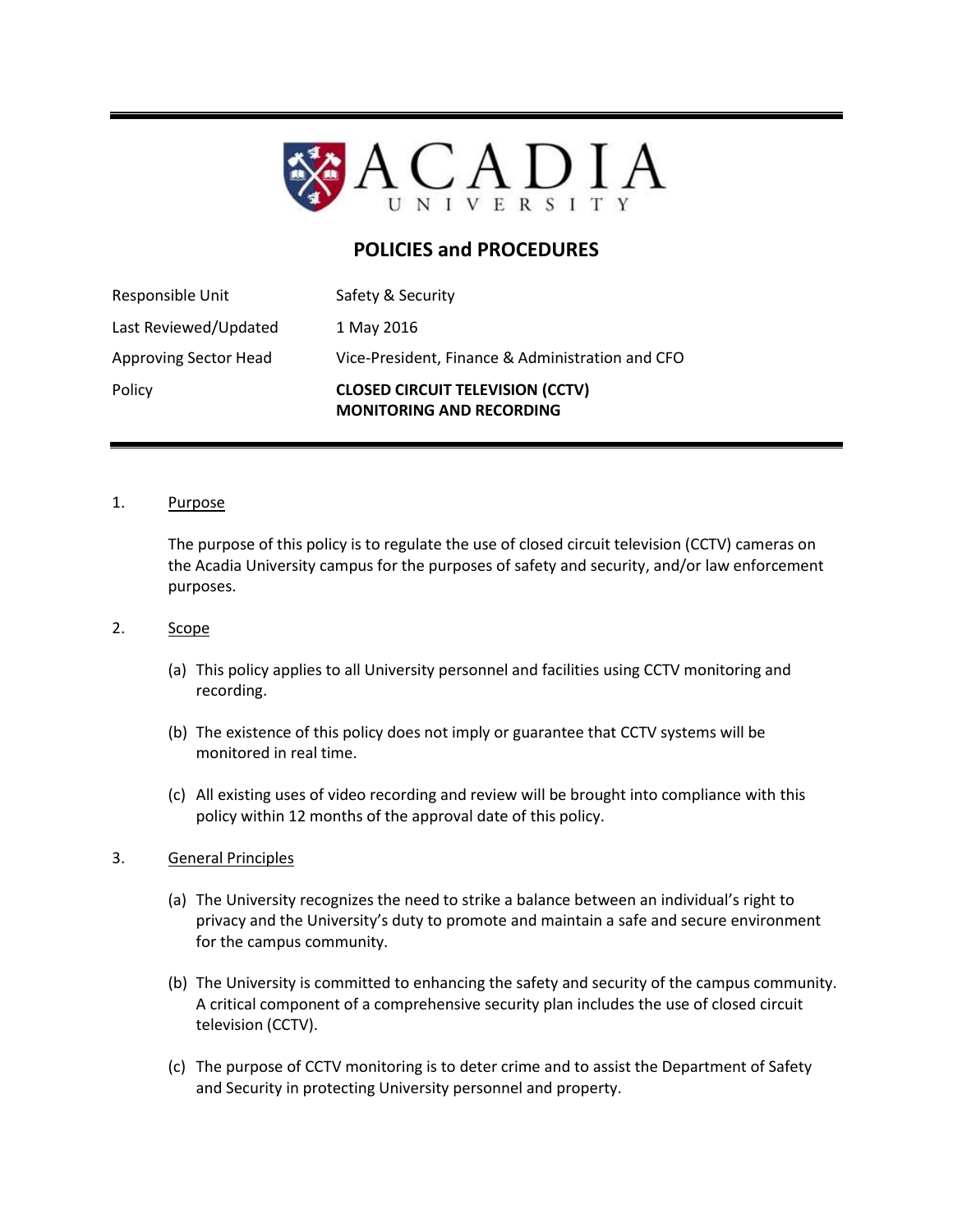- (d) CCTV systems are used by the University to record unlawful conduct, breaches of University policies and to prevent such conduct. Imagery obtained from CCTV systems will be used to assist in the investigation of such conduct.
- (e) The University's process for the installation, monitoring, recording of CCTV systems and storage of imagery is in accordance with the *Freedom of Information and Protection of Privacy Act*, and other applicable federal legislation.
- (f) Information obtained from the review of video records can only be released when authorized by the Director of Safety and Security or their designate according to the Code of Procedures established in compliance with this policy.
- (g) To maintain an informed University community, the Department of Safety and Security will periodically disseminate written materials describing the purpose and location of CCTV recording devises and review the guidelines for its use.

## 4. Responsibilities

- (a) The Director of Safety and Security has the responsibility to authorize all CCTV monitoring for safety and security purposes, or law enforcement purposes at the University. All new installations will follow the safety and Security Department's operating principles. All existing CCTV monitoring systems will be periodically evaluated for compliance with this policy.
- (b) The Department of Safety and Security will monitor new developments in relevant law and security industry practices to ensure that CCTV monitoring at the University is consistent with the highest standards and protections.

## 5. Procedures

- (a) All operators and supervisors involved in video monitoring will perform their duties in accordance with this policy.
- (b) The Director of Safety and Security will ensure that responsible and proper camera monitoring practices are maintained by trained control operators.
- (c) The Department of Safety and Security will post signage at appropriate locations to inform persons using the area or facility that video surveillance is in use.
- (d) The Department of Safety and Security will ensure that the camera view of a residential housing facility will not violate the standard of "reasonable expectation of privacy\*", as references in the Criminal Code of Canada, and will only be installed in areas where there is "no reasonable expectation of privacy".
- (e) Recorded CCTV images will be held for a period not to exceed nine months (one academic year) and will then be erased, unless retained as part of a criminal investigation or court proceeding (criminal or civil), any internal investigation, or other bona fide use as approved by the Director of Safety and Security or their designate.